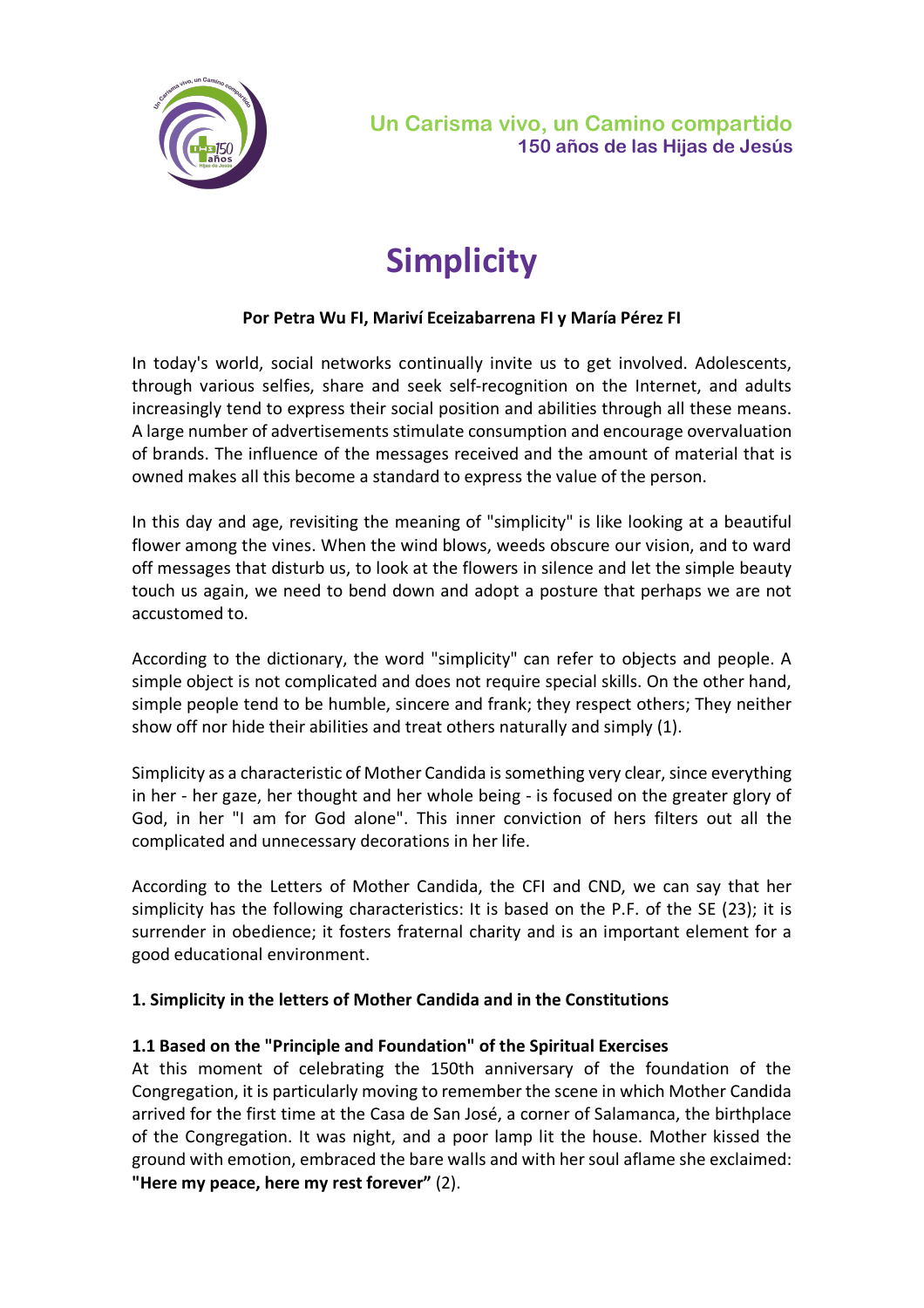

Mother Candida's simplicity is based on her deep trust in God and her unconditional faith in Him. Her loyalty and trust allows her to see God's mercy and goodness in all things and this makes her exclaim in everything, with a grateful heart: "Blessed be God." Simplicity in her is not negative, it neither denies material desires nor fears difficulties and problems, but rather shows in depth her spiritual experience of the "Principle and Foundation". The desire for the glory of God and the good of our neighbors arouses in her Ignatian indifference towards all creatures.

This simplicity requires a base of self-denial in life just as a musician needs a lot of practice to achieve a good performance. Natural simplicity is actually the result of longterm discipline and self-denial, and it takes commitment. We can see this in the CFI and CND:

*Each Sister should persuade herself that what is worst in the house should be hers, for greater abnegation and spiritual progress. ...Furthermore, in everything they should maintain simplicity, poverty and spiritual edification, which ought to be kept always in view of our Lord (3).*

*In conformity with our Constitutions, our poverty implies a common standard of living for the whole Congregation, marked by evangelical simplicity and austerity... Each Sister should responsibly assume this level of communitarian poverty, living it in an attitude of wholesome freedom and self-discipline (4)*.

#### **1.2 Surrender of themselves in obedience**

In the Constitutions, the word "simplicity" appears several times referring to "obedience" as an attitude towards "authority": CFI 163.

*It is finally recommended that they always be simple and open with those who hold the place of Christ our Lord, by conferring with them on what they may judge convenient for the greater glory of divine Goodness. They should persuade themselves that they will find in this, peace and consolation to go forward in the way of divine service; and that by letting their Superiors know them, they will help them succeed in entrusting to each one the mission they could, in our Lord, carry on with a spirit of love, and thus avoid placing them in difficulties that exceed their strength or labors beyond their capacity. In this way, the Superiors may better be able to organize and provide for what is convenient for the universal body of the Congregation (5).*

Here, simplicity is an open and transparent attitude in a relationship of trust. It does not seek its own benefit, does not conceal nor argue. If obedience is the chain of unity, simplicity is the oil applied to the chain to prevent it from rusting.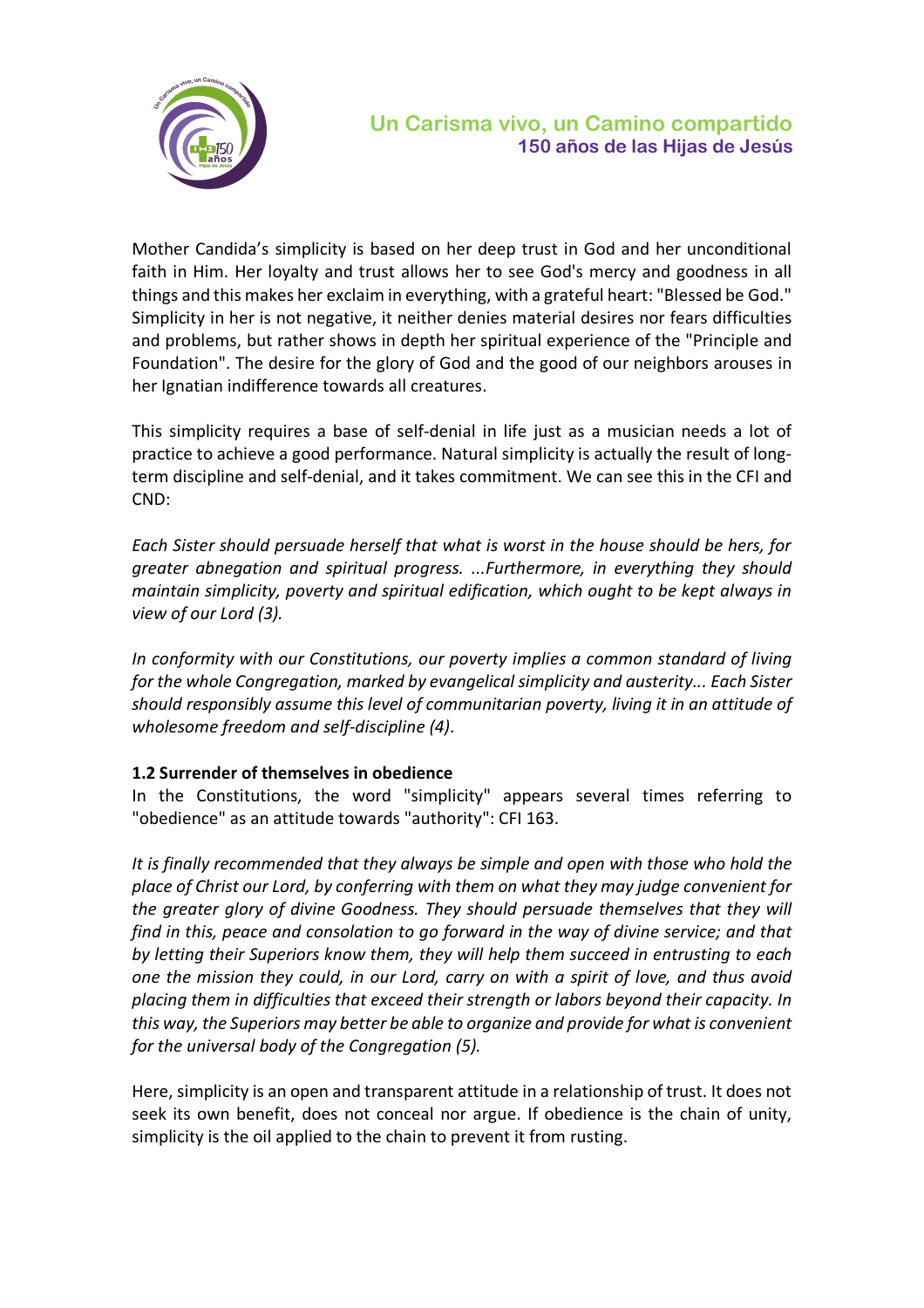

Simplicity is also the fruit of self-giving. When our heart is free and centered on Jesus Christ, we can calmly open ourselves to different possibilities, express the motions experienced in prayer and act responsibly, abandoning ourselves to the superiors who represent God.

*The Constitutions demand that we live this obedience in the profound attitude of faith, availability, radical self-giving and also of co-responsibility, convinced that we are members of one body committed to its growth and to the common mission. These demands that shape the type of obedience proper to the Institute lead us to ... Contribute our opinion and initiative in decision making with simplicity and serenity, collaborating maturely in the dialogue that must precede the most important ones (6).*

## **1.3 It favors fraternity**

In interpersonal relationships, especially among the Sisters, simplicity is trust, openness and humble acceptance; it is capable of recognizing fragility naturally; it does not pretend nor is defensive, it does not depress, it is being honest with oneself and with others.

In her letters, we often see Mother Candida expressing her emotions simply, and letting the person share with her gratitude to God and her acceptance of God's will in the face of sadness and the difficulties of life:

*When I saw your penmanship in my hands, I could not read the letter out of happiness. So I closed it immediately and I went to the chapel right away to give thanks to Jesus, and His most Pure Mother, and to St. Joseph; and when I went out kneeling I touched.. (7).*

*You cannot imagine how much I have suffered with this foundation, nothing has been written, nor has anyone undergone what I have gone through here. Blessed be God for everything (8).*

*You cannot imagine how hard it is for me not to be able to be in my first house tomorrow. Yes, most Holy Virgin Mary, you know very well that deep in my heart and soul I regret so much not to be in that beautiful church, with my very dear little daughters whom I remember so much. I will be there in spirit, yes, I hope so. I feel very sad when I see the train pass by and I cannot go. Let's endure it and may it all be for the love of God (9).*

Fraternity in Christ does not seek external harmony, but rather to help each other to be witnesses of the Kingdom. Therefore, fraternal help for the good is necessary. And the atmosphere of true love and trust, simplicity and joy, contributes to a constructive and mutually supportive relationship (10). In Mother Candida's letters we can also see how she expresses herself by directly correcting a sister:

*… I was very much disappointed at its contents because I see that my decisions, which are pondered before the Lord, are trampled upon. I say this, because the fact that I*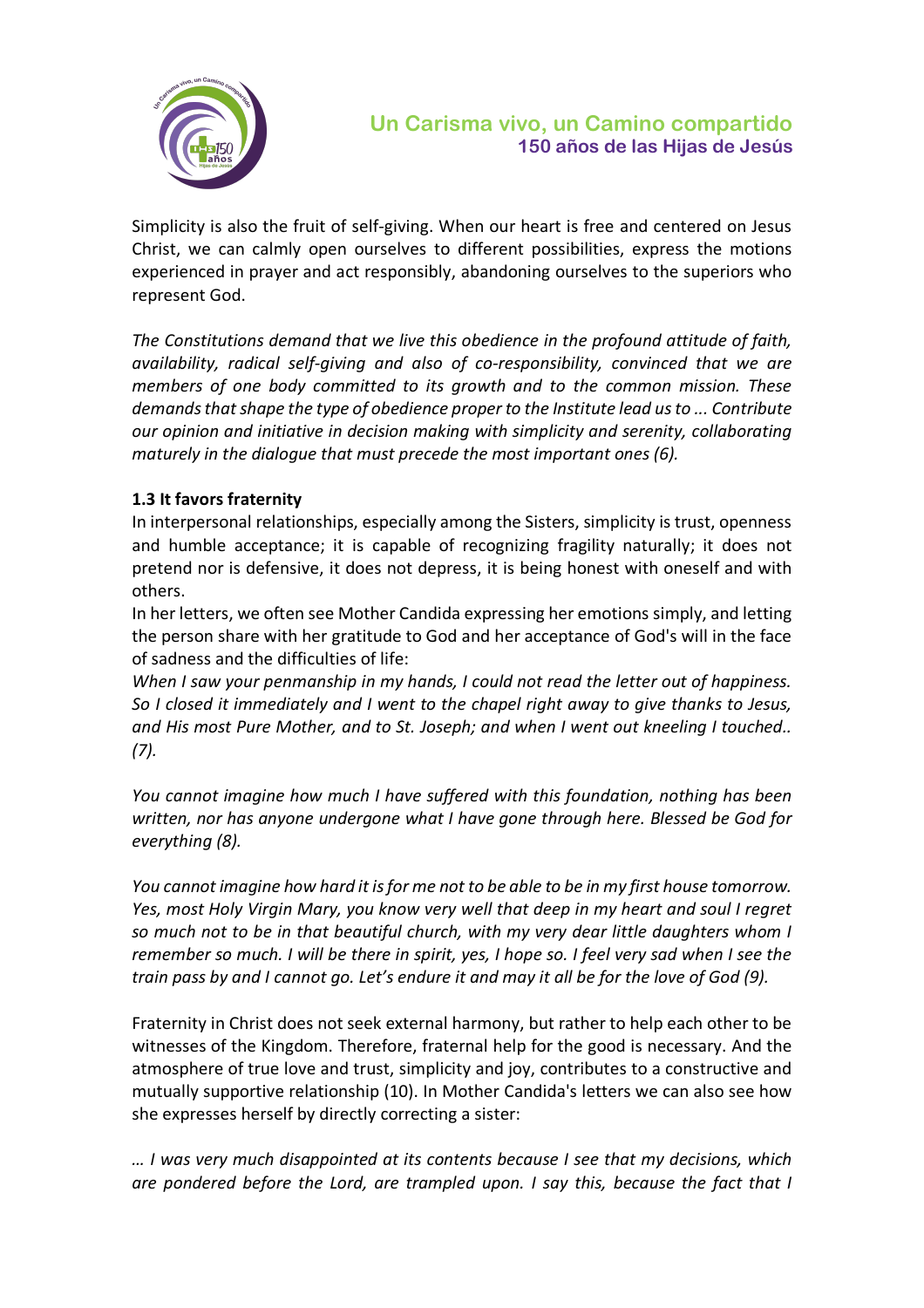

*command something, is reason enough for you to do the opposite; and this has happened not only once but many times. You tell me that you are illuminated by electric light. I would prefer you to be illuminated by the Holy Spirit, because I see you in a dire need of this light (11).*

## **1.4 Important educational environment**

Finally, simplicity is the important educational atmosphere of a Christ-centered school. To create such an atmosphere, educators need not only spiritual cultivation, but also human depth and balance.

*Open to all social classes, in a climate of freedom and love, simplicity and joy, the schools must have the person of Christ as the center of their whole life (12).*

*Fidelity to our identity as educators also demands human depth and balance manifested in an atmosphere of simplicity and joy, professional responsibility and continuous updating in the face of constant demands in the field of education and evangelization (13).*

A simple educational environment respects each person and is open to everyone's experience of God, not to flatter or please but to stimulate and promote good. Mother Candida often advises the sisters to have a good relationship with the students and the parents in order to enrich themselves in the life of the spirit; however, a good relationship is a means and not an end. The simple attitude gives freedom to people and helps to open up with sincerity to God.

Mother Candida also invites us Sisters to bear in mind that human relationships have their limits and are not always perfect:

*Regarding what you told me about the giving of awards: You will have to present a simple program, as in the preceding years, and do not mind that the families are becoming more and more demanding because we can never please everybody. Just do what you can in order to give glory to God, as you say in your letter, and don't mind anything else (14).*

## **2**. **Living simplicity in today's world: a path of love**

The GC XVIII recognized with courage and frankness that our needs, demands, individualism, consumerism grow in us... and that we have difficulty in assuming the limits of life itself (15).We feel the need to find a way that will bring us to a simple and austere life (16).

This simple life is a dynamic force that springs from the inner source of our being, it comes from the joy of the Gospel and frees us from individualism and consumerism, not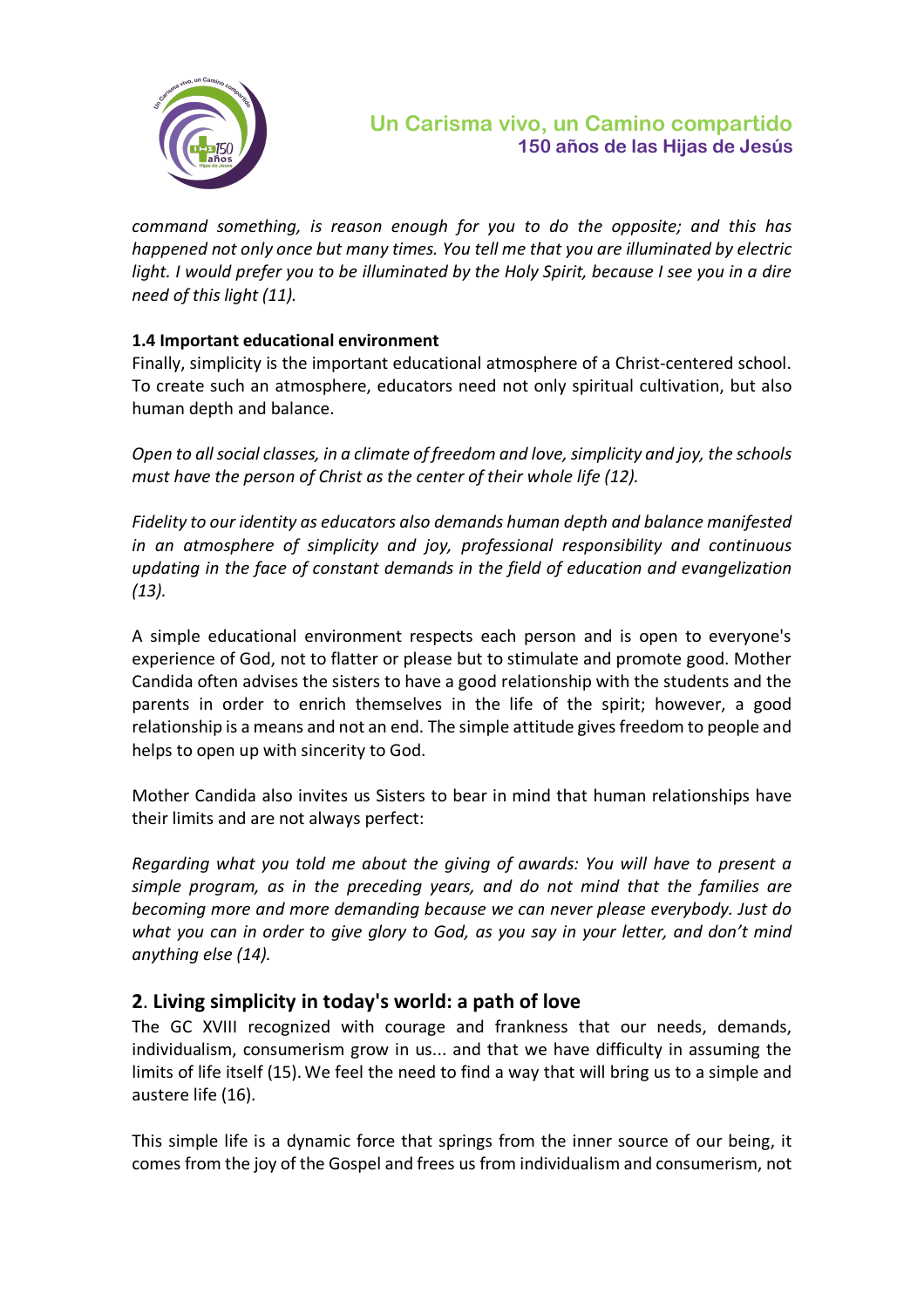

in a negative way but as a manifestation of a testimony of life, which is recreated anew in us and makes us more free and vigilant (17).

*We trust that we Hijas de Jesús will seek the means to diminish our needs and demands, in order to recreate a lifestyle that will make us freer and more available, simpler and happier in following Jesus (18).*

Each person, according to her life situation, needs to look for concrete means and help, and according to our spirituality these means must be in accordance with the PF of the SE. Ignatian indifference is a manifestation of a relationship of love. The person, under the experience of Trinitarian love received, responds to said love having it as a base criterion for all of her choices. This true love is revealed in our relationship with all creatures. Let's take some time to stop to appreciate the spirituality of the small and trivial things of life to meet Jesus in every little thing and in the presence of every person, obtaining deep satisfaction in it.

*Even living on little, they can live a lot, above all when they cultivate other pleasures and find satisfaction in fraternal encounters, in service, in developing their gifts, in music and art, in contact with nature, in prayer. Happiness means knowing how to limitsome needs which only diminish us, and being open to the many different possibilities which life can offer (19).*

The love relationship with God will naturally lead us to choose a simple life and reduce needs. We will thus experience a greater interior freedom to welcome the overflowing grace that God always pours into our lives.

In Laudato Si´, Pope Francis reminds us to heed an ancient teaching: the belief that less is more (20). Especially when faced with a variety of novel and convenient consumer products and the temptation of power and prestige, we need serenity to help us recover our attention to the Child in the manger and to believe once again in the "small" salvation.

*Saint Therese of Lisieux invites us to practise the little way of love, not to miss out on a kind word, a smile or any small gesture which sows peace and friendship (21).*

Love, overflowing with small gestures of mutual care, is also civic and political, and it *makes itself felt in every action that seeks to build a better world. Love for society and commitment to the common good are outstanding expressions of a charity which affects not only relationships between individuals but also "macro-relationships, social, economic and political ones" (22).*

To live a simple life in today's world, perhaps the following questions can help us reflect individually or in a group: